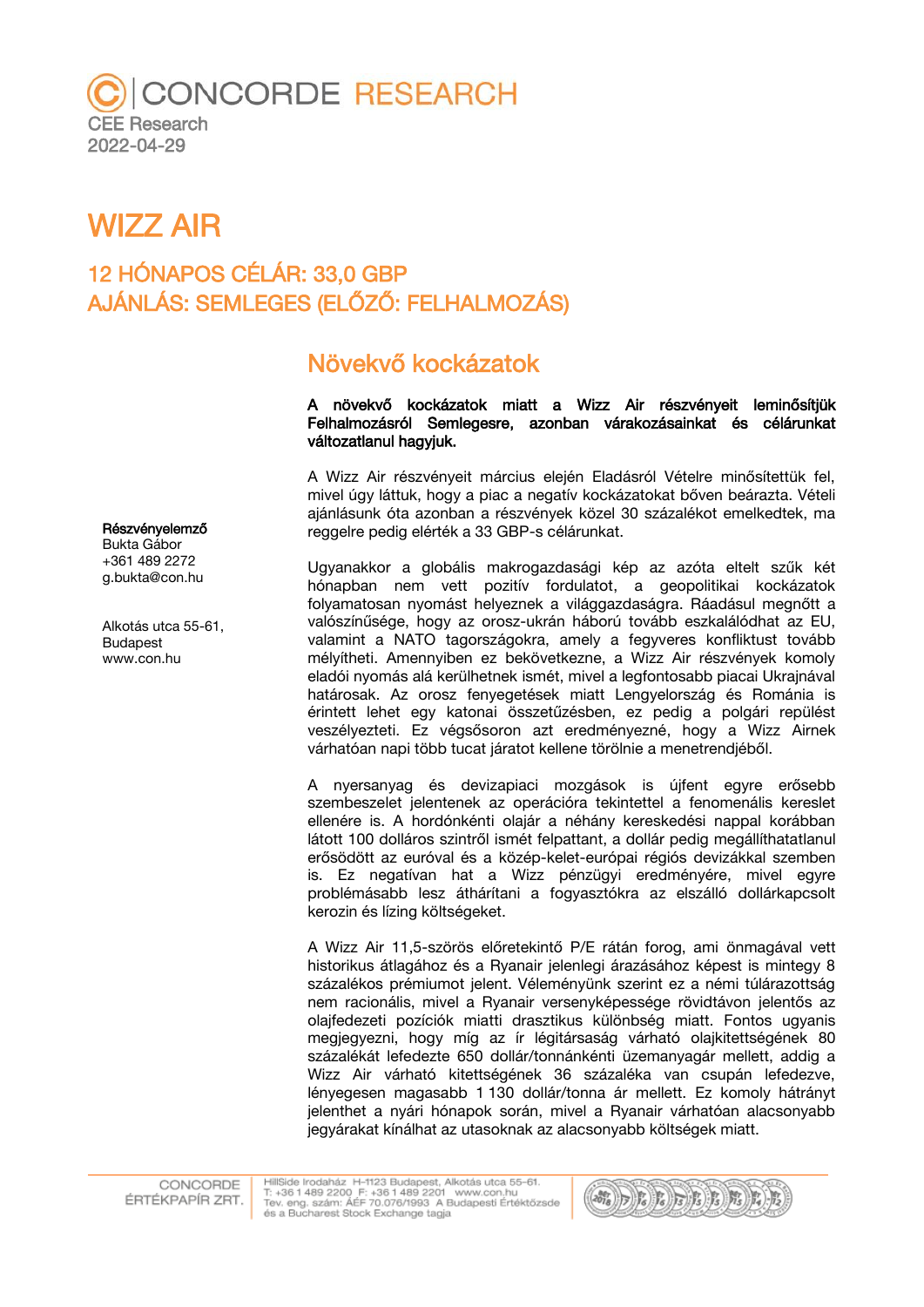Concorde Securities Ltd. does and seeks to do business with companies covered in its research reports. As a result, investors should be aware that the firm may have a conflict of interests that could affect the objectivity of this report. Investors should consider this report as only a single factor in making their investment decision. For analysts' certification and other important disclosures, please refer to the "Disclaimer" section at the end of this report.

# DISCLAIMER I.

This research report has been prepared by Concorde Securities Ltd., a full-service Hungarian investment banking, investment management and brokerage firm. Concorde Securities Ltd. is under the supervision of the National Bank of Hungary in its capacity as financial supervisory authority.

Concorde Securities Ltd. is registered in Hungary and does not have any subsidiaries, branches or offices outside of Hungary. Therefore we are not allowed to provide direct investment banking services to US investors and restrictions may apply to our potential investment banking services according to your country's jurisdiction.

Our salespeople, traders and other professionals may provide oral or written market commentary or trading strategies to our clients that reflect opinions that are their own and may be contrary to the opinions expressed in our research products, and our proprietary trading and investing businesses may make investment decisions that are inconsistent with the recommendations expressed by our analysts or traders.

Our research, sales and trading professionals are paid based on the profitability of the respective divisions of Concorde Securities Ltd., which from time-to-time may include revenues from the firm's capital market activity. Concorde Securities Ltd. does not prohibit analysts, salespeople and traders from maintaining a financial interest in the securities or futures of any companies that they cover or trade on their clients' behalf in strict compliance with the Hungarian Capital Markets Act.

### ANALYSTS CERTIFICATION

The research analysts undersigned and responsible for the preparation of this report hereby certify that (i) the views expressed in this research report accurately reflect their personal views about any and all of the securities or issuers referred to in this research report; (ii) no part of the analysts' compensation was, is or will be directly or indirectly related to the specific recommendation or views expressed in this report and (iii) no part of their compensation is tied to any specific investment transactions performed by Concorde Securities Ltd.

Name and job title of individuals involved in the production of this report are disclosed at the end of this report.

Concorde Securities Ltd. is a leading manager and underwriter of Hungarian equity offerings. We have investment banking and other business relations with a substantial percentage of the companies traded on the Budapest Stock Exchange and covered by our research department. Concorde Securities Ltd, its directors and employees may have a position in these securities, which may change at any time.

Concorde Securities Ltd. acted as Lead Manager of the private and public share placement of the shares of FHB in 2003, Masterplast in 2012 and Duna House in 2016. Concorde Securities Ltd. acted as the Co-lead Manager of Gedeon Richter's exchangeable bond issue in September 2004. Concorde Securities Ltd. has provided financial advice to Magyar Telekom.

## EXPLANATION OF RATINGS AND METHODOLOGY

| Rating                 | <b>Trigger</b>                                                                                                                                           |
|------------------------|----------------------------------------------------------------------------------------------------------------------------------------------------------|
| Buy                    | Total return is expected to exceed 20% in the next 12 months                                                                                             |
| Accumulate             | Total return is expected to be in the range of 10-20%                                                                                                    |
| Neutral                | Total return is expected to be in the range of 10%-(-10%)                                                                                                |
| Reduce                 | Total return is expected to be in the range of -10-(-20%)                                                                                                |
| Sell                   | Total return is expected to be lower than -20%                                                                                                           |
| <b>Under Revision</b>  | The stock is put Under Revision if the covering analyst considers new information<br>may change the valuation materially and if this may take more time. |
| Coverage in transition | Coverage in transition rating is assigned to a stock if there is a change in analyst.                                                                    |

#### Securities prices:

Prices are taken as of the previous day's close on the home market unless otherwise stated.

#### Valuations and risks: